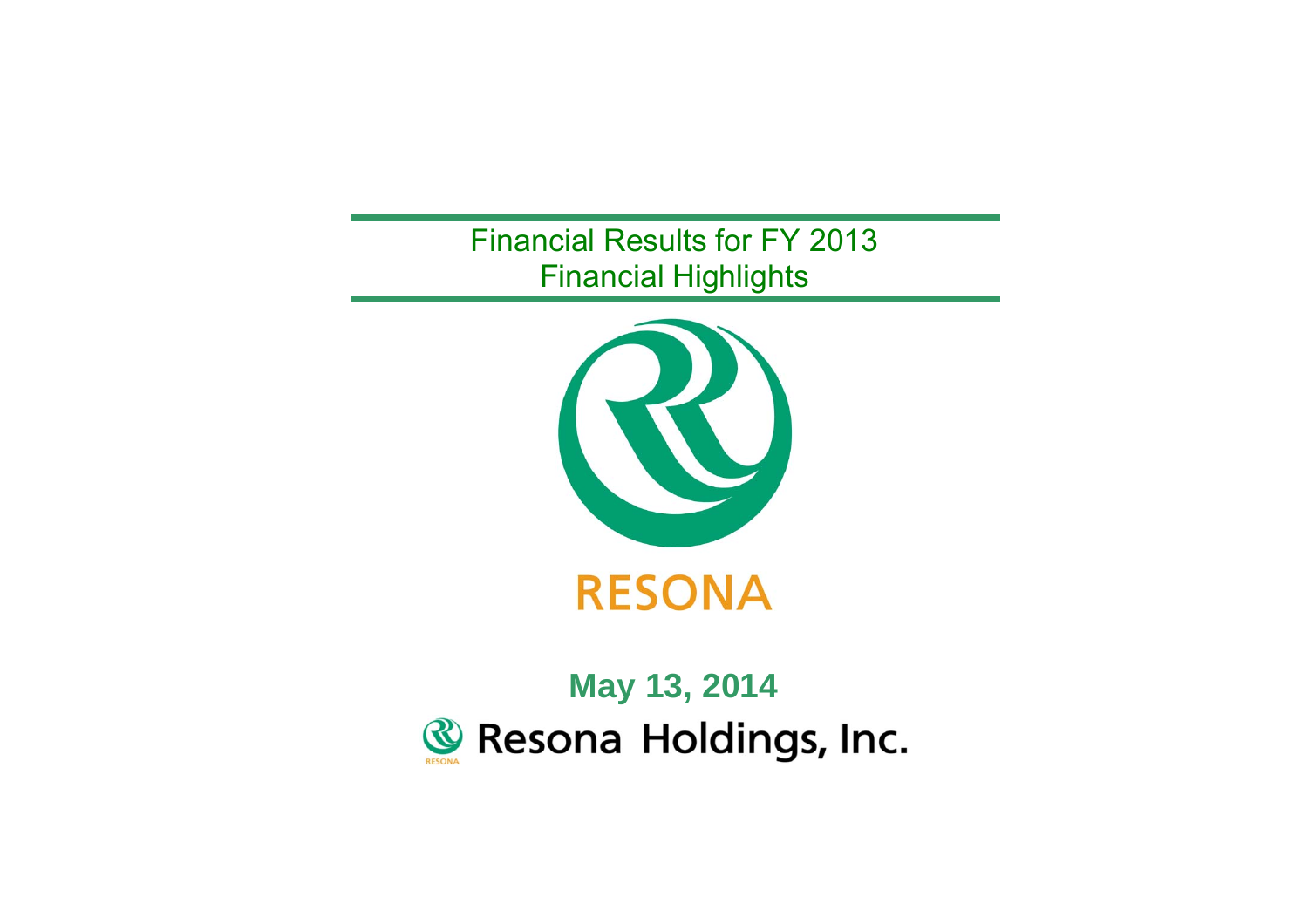(Billions of Yen)

# I. Financial Highlights for FY2013

#### Posted Y220.6 bn of consolidated net income (Pages 1-2)

<sup>⇒</sup>Decreased by Y54.4bn (-19.8%) YoY, but exceeded forecast by Y35.6 bn (+19.2%)

<sup>⇒</sup>Y35.6 bn increase YoY wtih an adjustment of one-time tax-related gain

- (Y90.1 bn) posted in the previous year
- ・Net gains on stocks improved by Y30.1 bn YoY and exceeded the forecast by Y2.3 bn (total of 3 group banks)
- ・Net credit-related expenses improved by Y13.4 bn YoY and Y41.6 bn from the forecast (total of 3 group banks)

#### Core businesses flourished, but market division receded (Pages 3-4)

- <sup>⇒</sup>Actual net operating profit (total of 3 group banks) declined by Y23.3 bn (-9.5%) YoY and Y10.4 bn (-4.4%) from the forecast
- <sup>⇒</sup>Increase in trust fees and fees & commission income (Y10.0bn) and reduction in operating expenses (Y2.9bn) made up for a decline in net interest income (Y12.0bn)
- ・Consolidated loan balance grew by over Y200.0 bn YoY, two years in a row ・Financial product sale: Investment trust sale exceeded Y1 tn, renewing the post-Lehmn crisis record
- ・Asset/business succession business flourished while real estate mediation business expanded
- <sup>⇔</sup>Net gains on bonds (total of 3 group banks) declined Y23.2 bn YoY
- ⇒ Implemented portfolio rebalancing

## Maintained soundness in asset quality (Page 5.7)

・NPL ratio as of Mar. 31, 2014 at 1.74 % (total of 3 group banks), Classified claims (NPL) as of Mar. 31, 2014 reduced to below Y500.0 bn (total of 3 group banks) ・Unrealized gain on available-for-sale securities as of Mar. 31, 2014: Y332.8 bn (total of 3 group banks)

・Consolidated capital adequacy ratio (Domestic Std.): 14.33% (preliminary) ・Consolidated common equity Tier1 ratio (Int'l Std.): 7.73% (reference)

#### Steady Progress of "Public Funds Full Repayment Plan" (Page 6)

<sup>⇒</sup>Repaid in total Y515.6 bn\* on an infusion amount basis in FY2013

- <sup>⇒</sup>Dividend on common stock increased by 3 yen (+25%) per share (from 12 yen to 15 yen)
- \*Deposit Insurance Act Preferred Stock: Y254.0 bn, Deposit Insurance Act Common Stock: Y261.6 bn



| Resona Holdings FY2013 |       |               | (Announced<br>in Nov. 2013) |  | Resona Holdings FY2013 |       |               | (Announced<br>in Nov. 2013) |
|------------------------|-------|---------------|-----------------------------|--|------------------------|-------|---------------|-----------------------------|
| (Consolidated)         |       | YoY<br>change | Change from<br>forecast     |  | (Non-consolidated)     |       | YoY<br>change | Change from<br>forecast     |
| Ordinary profit        | 312.1 | $+27.0$       | $+42.1$                     |  | Ordinary profit        | 444.6 | +206.8        | $+1.6$                      |
| Net income             | 220.6 | (54.4)        | $+35.6$                     |  | Net income             | 445.4 | $+207.6$      | $+24$                       |

|  |                                                                | <b>Total of 3 group banks</b><br>(Non-consolidated) |             | (Announced<br>in Nov. 2013) |         | Resona Bank                   | (Announced<br>in Nov. 2013) |        | Saitama Resona Bank | (Announced<br>in Nov. 2013) |        | Kinnki Osaka Bank             | (Announced<br>in Nov. 2013) |
|--|----------------------------------------------------------------|-----------------------------------------------------|-------------|-----------------------------|---------|-------------------------------|-----------------------------|--------|---------------------|-----------------------------|--------|-------------------------------|-----------------------------|
|  |                                                                | <b>FY2013</b>                                       | YoY change! | Change from<br>forecast     |         | (Non-consolidated) YoY change | Change from<br>forecast     |        | YoY change          | Change from<br>forecast     |        | (Non-consolidated) YoY change | Change from<br>forecast     |
|  | <b>Gross operating profit</b>                                  | 555.2                                               | (26.3)      | (7.8)                       | 368.0   | (19.8)                        | (6.0)                       | 135.5  | (6.3)               | (1.5)                       | 51.7   | (0.1)                         | (0.3)                       |
|  | Operating expenses                                             | (332.6)                                             | $+2.9$      | (2.6)                       | (219.0) | $+1.2$                        | (2.0)                       | (75.4) | $+0.0$              | (0.9)                       | (38.1) | $+1.7$                        | $+0.4$                      |
|  | Actual net operating profit*                                   | 222.6                                               | (23.3)      | (10.4)                      | 148.9   | (18.6)                        | (8.1)                       | 60.0   | (6.2)               | (2.5)                       | 13.6   | $+1.5$                        | $+0.1$                      |
|  | Cost income ratio (after<br>NPL disposal in the trust account) | <b>59.9%</b>                                        | $+2.2%$     |                             | 59.5%   | $+2.7%$                       |                             | 55.6%  | $+2.4%$             |                             | 73.7%  | $(3.0)\%$                     |                             |

\* Actual net operating profit: net operating profit before NPL disposal in the trust account and before provision to general reserve for possible loan losses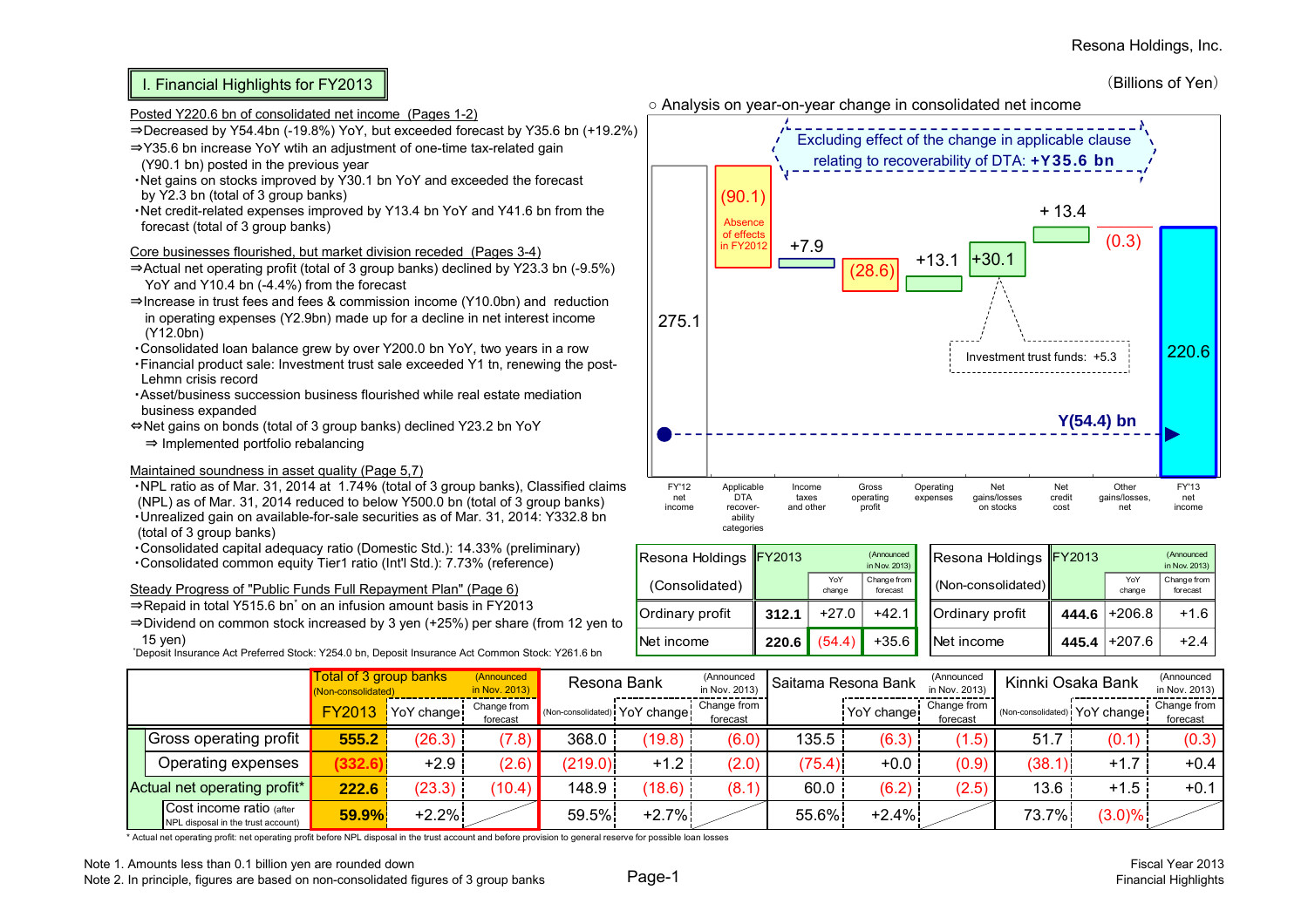# II. Outline of Financial Results for FY2013

(Billions of Yen)

|     |                                                              | Resona Holdings |                  |            |                   | Total of 3 group banks        |         |         |                    | Factors accounting for the                                                                                                           |  |  |
|-----|--------------------------------------------------------------|-----------------|------------------|------------|-------------------|-------------------------------|---------|---------|--------------------|--------------------------------------------------------------------------------------------------------------------------------------|--|--|
|     |                                                              | Consolidated)   |                  | Difference | lon-consolidated) |                               | Resona  | Saitama |                    | Kinki Osaka difference (A)-(B) (Approx. figures)                                                                                     |  |  |
|     |                                                              | (A)             | YoY change (A) - | (B)        | (B)               | YoY change (Non-consolidated) |         | Resona  | (Non-consolidated) | RC: Resona Card, RG: Resona Guarantee                                                                                                |  |  |
|     | <b>Gross operating profit</b>                                | 608.5           | (28.6)           | $+53.2$    | 555.2             | (26.3)                        | 368.0   | 135.5   | 51.7               |                                                                                                                                      |  |  |
|     | (1) Net interest income                                      | 430.0           | (13.0)           | $+9.0$     | 420.9             | (12.0)                        | 264.1   | 117.0   | 39.7               | $RC$ 2.7 bn and other                                                                                                                |  |  |
|     | Income from loans<br>and deposits                            |                 |                  |            | 366.5             | (18.9)                        | 229.9   | 100.5   | 36.0               | Domestic operations, Banking account<br>and Deposits include NCDs                                                                    |  |  |
|     | $(2)$ Trust fees                                             | 23.7            | $+2.1$           | (0.0)      | 23.7              | $+2.0$                        | 23.7    |         |                    |                                                                                                                                      |  |  |
| (3) | <b>Fees and commission</b><br>income                         | 135.0           | $+6.0$           | $+42.8$    | 92.1              | $+7.9$                        | 67.3    | 17.1    |                    | 7.6 RG 27.9 bn, RC 14.0 bn and other                                                                                                 |  |  |
|     | $(4)$ Other operating income                                 | 19.7            | (23.7)           | $+1.2$     | 18.4              | (24.3)                        | 12.7    | 1.3     | 4.3                |                                                                                                                                      |  |  |
|     | Net gains/(losses)<br>on bonds                               | 7.2             | (23.2)           |            | 7.2               | (23.2)                        | 1.8     | 1.3     | 3.9                |                                                                                                                                      |  |  |
|     | Actual net operating profit                                  |                 |                  |            | 222.6             | (23.3)                        | 148.9   | 60.0    | 13.6               | Net operating profit before NPL disposal in the trust<br>account and before provision to general reserve for<br>possible loan losses |  |  |
|     | <b>Operating expenses</b><br>(including non-recurring items) | (348.4)         | $+13.1$          | (17.6)     | (330.8)           | $+12.8$                       | (214.9) | (76.6)  |                    | (39.2) RC (11.1) bn, RG (3.2) bn and other                                                                                           |  |  |
|     | Net gains/(losses) on stocks                                 | 22.6            | $+30.1$          | $+0.3$     | 22.3              | $+30.1$                       | 20.4    | 1.0     | 0.7                |                                                                                                                                      |  |  |
|     | Credit related expenses, net                                 | 26.4            | $+13.4$          | (0.6)      | 27.1              | $+5.6$                        | 31.5    | (1.1)   |                    | $(3.2)$ RG 1.4 bn, RC (1.4) bn and other                                                                                             |  |  |
|     | Other gains/(losses), net                                    | 2.9             | (0.3)            | $+2.8$     | 0.0               | (2.0)                         | 1.2     | (0.6)   | (0.4)              |                                                                                                                                      |  |  |
|     | Income before income taxes                                   | 312.0           | $+27.7$          | $+38.0$    | 274.0             | $+20.2$                       | 206.3   | 58.0    | 9.5                |                                                                                                                                      |  |  |
|     | Income taxes and other                                       | (91.4)          | (82.2)           | (14.2)     | (77.1)            | (75.3)                        | (52.9)  | (20.6)  | (3.6)              | Minority interests in net income (6.8) bn,<br>Income tax of RHD and other (7.4) bn                                                   |  |  |
|     | <b>Net income</b>                                            | 220.6           | (54.4)           | $+23.8$    | 196.8             | (55.1)                        | 153.4   | 37.4    | 5.9                |                                                                                                                                      |  |  |







Note 1. Amounts less than 0.1 billion yen are rounded down

Note 2. In principle, figures are based on non-consolidated figures of 3 group banks Page-2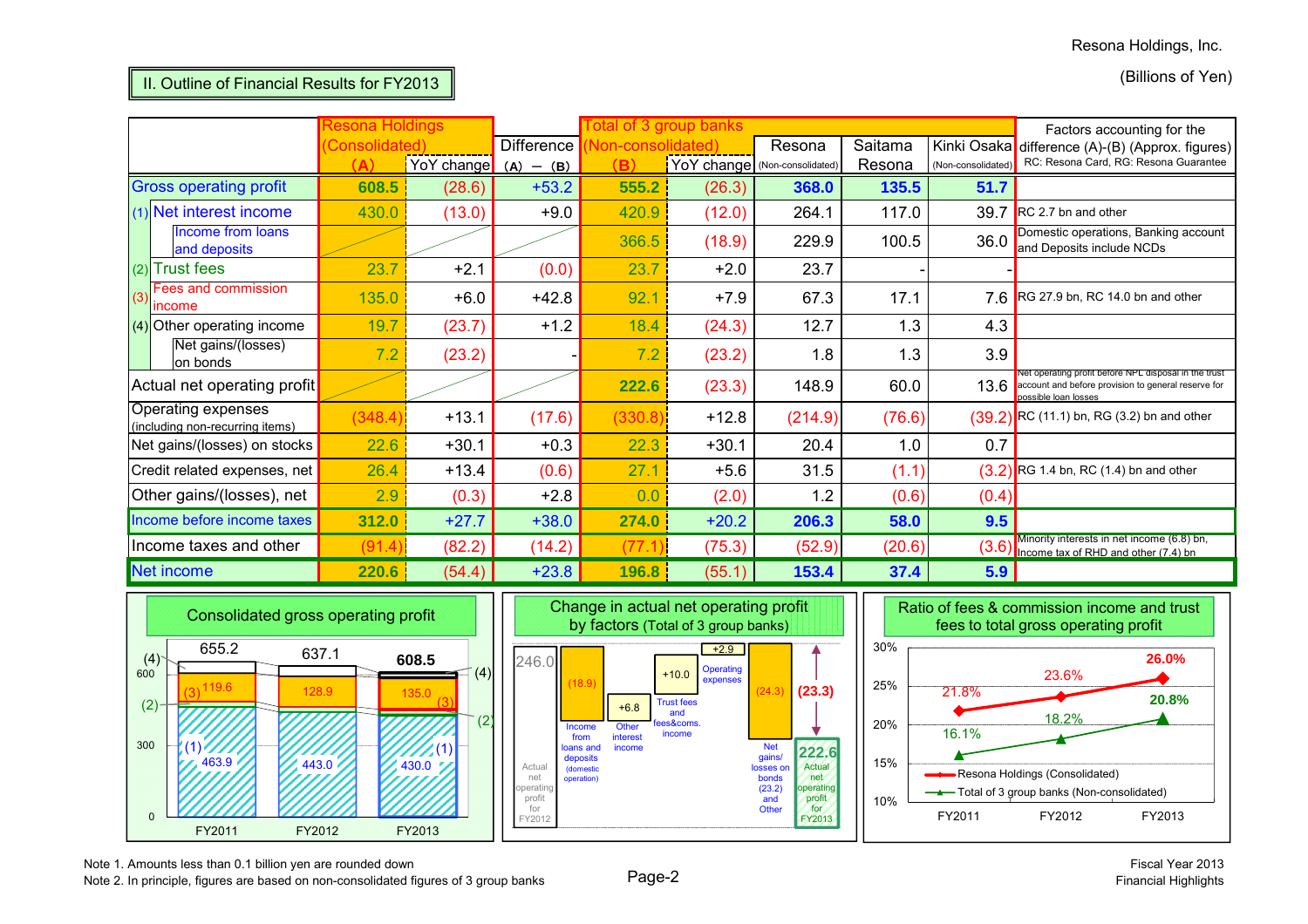## III. Deposits, Loans and Bills discounted



Note 1. Amounts less than 0.1 billion yen are rounded down

Note 2. In principle, figures are based on non-consolidated figures of 3 group banks Page-3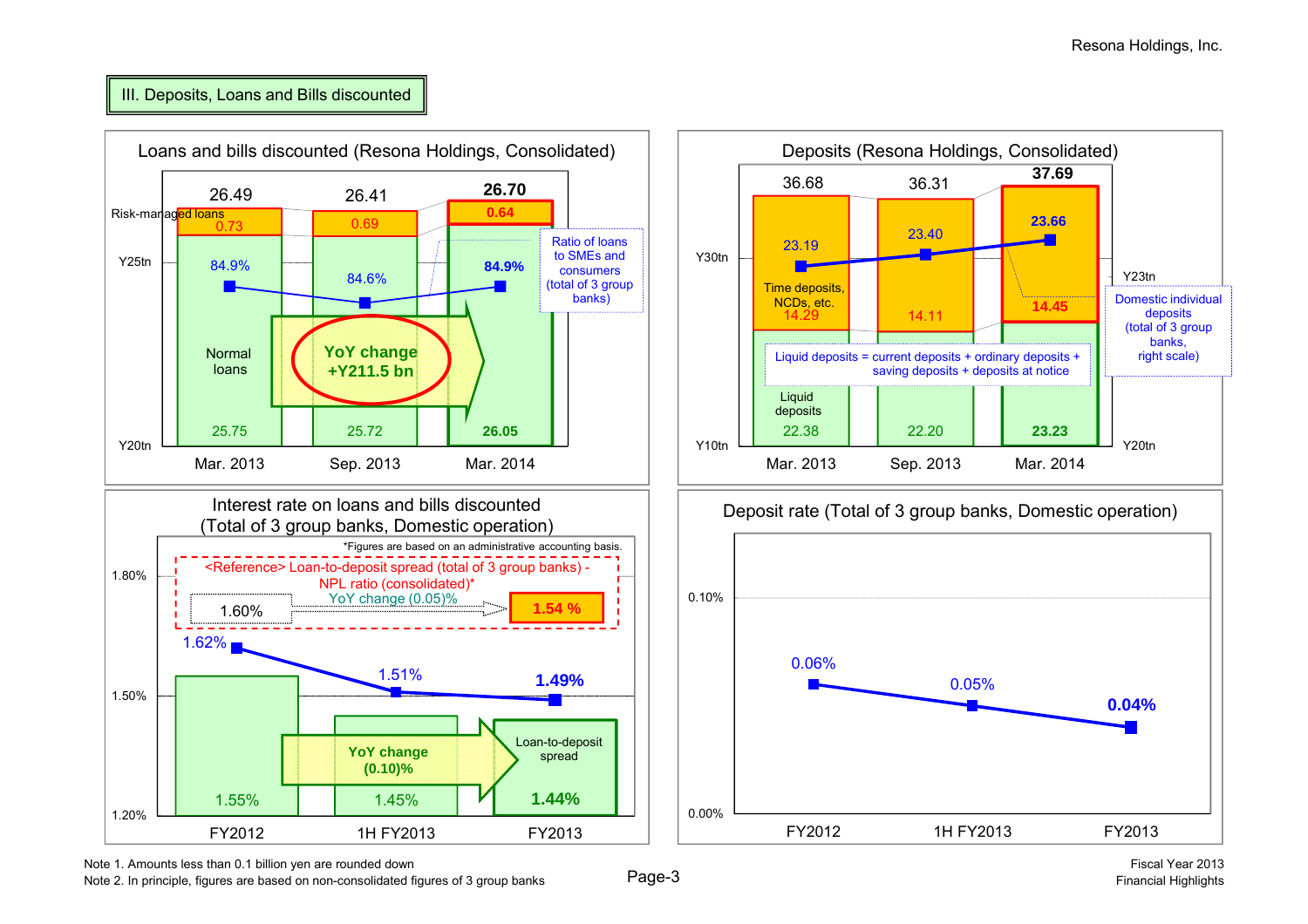IV. Resona's Core Business  $\thicksim$ Leading Field $\thicksim$ 

\*Figures are based on an administrative accounting basis.



Note 1. Amounts less than 0.1 billion yen are rounded down

Note 2. In principle, figures are based on non-consolidated figures of 3 group banks Page-4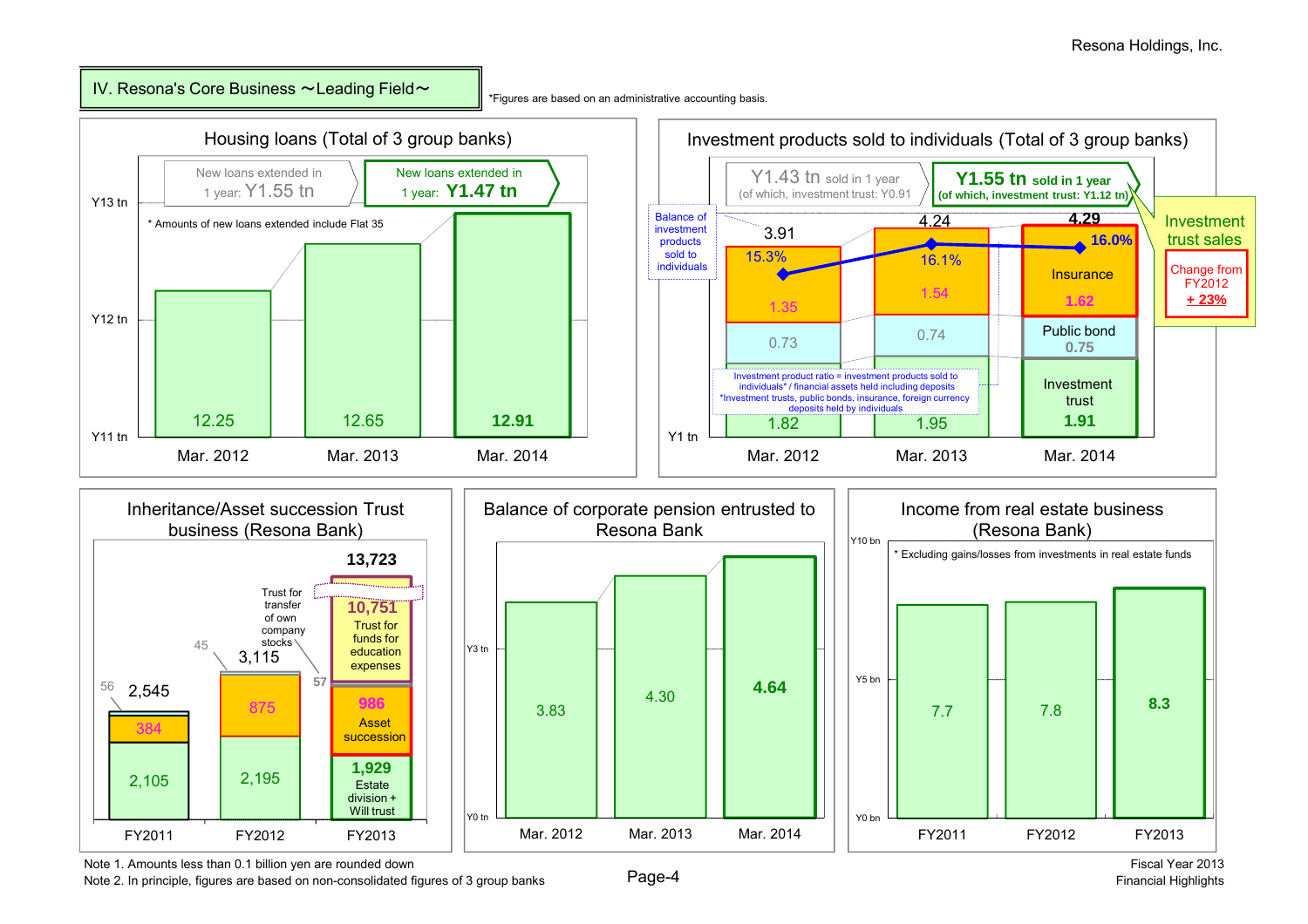## V. Classified Claims (NPL) and Credit Related Expenses VI. University VI. Unrealized gains/(losses) on securities

|                                        | Total of<br>3 group banks | Resona Bank | Saitama<br>Resona Bank | Kinki Osaka<br>Bank |                                                       | Total of<br>3 group banks | Resona Bank | Saitama<br>Resona Bank | Kinki Osaka<br>Bank |
|----------------------------------------|---------------------------|-------------|------------------------|---------------------|-------------------------------------------------------|---------------------------|-------------|------------------------|---------------------|
| Total credit-related expenses          | 27.1                      | 31.5        | (1.1)                  | (3.2)               | Held to maturity                                      | 67.8                      | 39.0        | 21.5                   | 7.1                 |
| Change from Mar. 31, '13               | $+5.6$                    | $+1.9$      | $+1.0$                 | $+2.6$              | Available for sale <sup>*3</sup>                      | 332.8                     | 251.3       | 70.3                   | 11.1                |
| (1) New bankruptcy, downward migration | (36.8)                    | (20.9)      | (9.1)                  | (6.7)               | Change from Mar. 31, '13                              | $+75.2$                   | $+80.1$     | (4.4)                  | (0.4)               |
| Change from Mar. 31, '13               | $+8.4$                    | $+10.2$     | (1.5)                  | (0.2)               | Bonds <sup>*4</sup>                                   | 11.8                      | 0.4         | 8.8                    | 2.5                 |
| $(2)$ Upward migration                 | 8.5                       | 6.3         | 1.2                    | 0.9                 | Floating rate JGBs                                    | 0.0                       |             | 0.0                    |                     |
| Change from Mar. 31, '13               | (16.4)                    | (16.9)      | (0.2)                  | $+0.7$              | <b>Stocks</b>                                         | 316.7                     | 249.4       | 61.4                   | 5.7                 |
| $(3)$ Off-balancing and other          | 26.9                      | 23.2        | 3.0                    | 0.5                 | Other                                                 | 4.2                       | 1.4         | (0.0)                  | 2.8                 |
| Change from Mar. 31, '13               | $+14.6$                   | $+8.3$      | $+3.9$                 | $+2.3$              |                                                       |                           |             |                        |                     |
| $(4)$ Provision of general reserve     | 28.4                      | 22.8        | 3.7                    | 1.8                 | Balance of stock held (acquisition cost) <sup>2</sup> | 331.6                     | 264.8       | 62.3                   | 4.4                 |
| Change from Mar. 31, '13               | (0.9)                     | $+0.4$      | (1.0)                  | (0.2)               |                                                       |                           |             |                        |                     |

(1) Loss from new bankruptcy or deterioration in borrower category, etc.

(2) Reversal of loan loss reserve due to improvements in borrower category, etc.

(3) Collection of claims from "doubtful" or lower category borrowers, gain from reversal of loan loss reserve due to off-balancing, and gain from recoveries of write-off claims

(4) Net impact of actual transfer to and reversal from general reserve for possible loan losses

|                               |                                   | Total of<br>3 group banks | Resona Bank | Saitama<br>Resona Bank | Kinki Osaka<br>Bank |
|-------------------------------|-----------------------------------|---------------------------|-------------|------------------------|---------------------|
|                               | Unrecoverable or valueless claims | 59.1                      | 38.8        | 11.1                   | 9.1                 |
|                               | <b>Risk claims</b>                | 310.7                     | 177.3       | 74.8                   | 58.5                |
|                               | Special attention loans           | 114.4                     | 69.4        | 24.3                   | 20.6                |
| Total classified claims (NPL) |                                   | 484.3                     | 285.6       | 110.3                  | 88.3                |
|                               | Change from Mar. 31, '13          | (80.8)                    | (72.6)      | (3.5)                  | (4.6)               |
|                               | NPL ratio <sup>*1</sup>           | 1.74%                     | 1.55%       | 1.63%                  | 3.42%               |
|                               | Change from Mar. 31, '13          | $(0.31)\%$                | $(0.41)\%$  | $(0.06)\%$             | $(0.17)\%$          |

\*1. NPL ratio = Total classified claims / Total claims defined under the Financial Reconstruction Act. (Banking and trust accounts) (Total of 3 group banks)

\*2. Reported figures do not include stocks issued by subsidiaries and affiliated companies and unlisted stocks.

(Billions of Yen)

|                                | Total of<br>3 group banks | Resona Bank   | Saitama<br>Resona Bank | Kinki Osaka<br>Bank |                                       |                          | Total of<br>3 group banks | Resona Bank | Saitama<br>Resona Bank | Kinki Osaka<br>Bank |
|--------------------------------|---------------------------|---------------|------------------------|---------------------|---------------------------------------|--------------------------|---------------------------|-------------|------------------------|---------------------|
| edit-related expenses          | 27.1                      | 31.5          | (1.1)                  | (3.2)               | <b>Held to maturity</b>               |                          | 67.8                      | 39.0        | 21.5                   |                     |
| Change from Mar. 31, '13       | $+5.6$                    | $+1.9$        | $+1.0$                 | $+2.6$              | <b>Available for sale<sup>3</sup></b> |                          | 332.8                     | 251.3       | 70.3                   | 11.1                |
| bankruptcy, downward migration | (36.8)                    | (20.9)        | (9.1)                  | (6.7)               |                                       | Change from Mar. 31, '13 | $+75.2$                   | $+80.1$     | (4.4)                  | (0.4)               |
| Change from Mar. 31, '13       | $+8.4$                    | $+10.2$       | (1.5)                  | (0.2)               |                                       | Bonds <sup>*4</sup>      | 11.8                      | 0.4         | 8.8                    | 2.5                 |
| vard migration                 | 8.5                       | 6.3           | 1.2                    | 0.9                 |                                       | Floating rate JGBs       | 0.0                       |             | 0.0                    |                     |
| Change from Mar. 31, '13       | (16.4)                    | (16.9)        | (0.2)                  | $+0.7$              | <b>Stocks</b>                         |                          | 316.7                     | 249.4       | 61.4                   | 5.7                 |
| balancing and other            | 26.9                      | 23.2          | 3.0                    | 0.5                 | Other                                 |                          | 4.2                       | 1.4         | (0.0)                  | 2.8                 |
|                                | $\overline{a}$            | $\sim$ $\sim$ | $\sim$ $\sim$          | $\sim$ $\sim$       |                                       |                          |                           |             |                        |                     |

| Balance of stock held (acquisition cost) <sup>2</sup> | ، גהר | 264.8 |  |
|-------------------------------------------------------|-------|-------|--|
|                                                       |       |       |  |



\*3. The presented figures only include marketable securities. The figures presented in the table include securities, negotiable certificates of deposit (NCDs) included in "cash and due from banks" and a portion of "monetary claims bought."

\*4. Fair values of floating-rate Japanese government bonds, which are included in "bonds" in "Available-for-sale securities", are based on the reference transaction price statistics prepared by the Japan Securities Dealers These floating-rate JGBs would have Y1.2 bn of unrealized gain based on the fair values computed with a valuation model utilized for an internal administration purpose.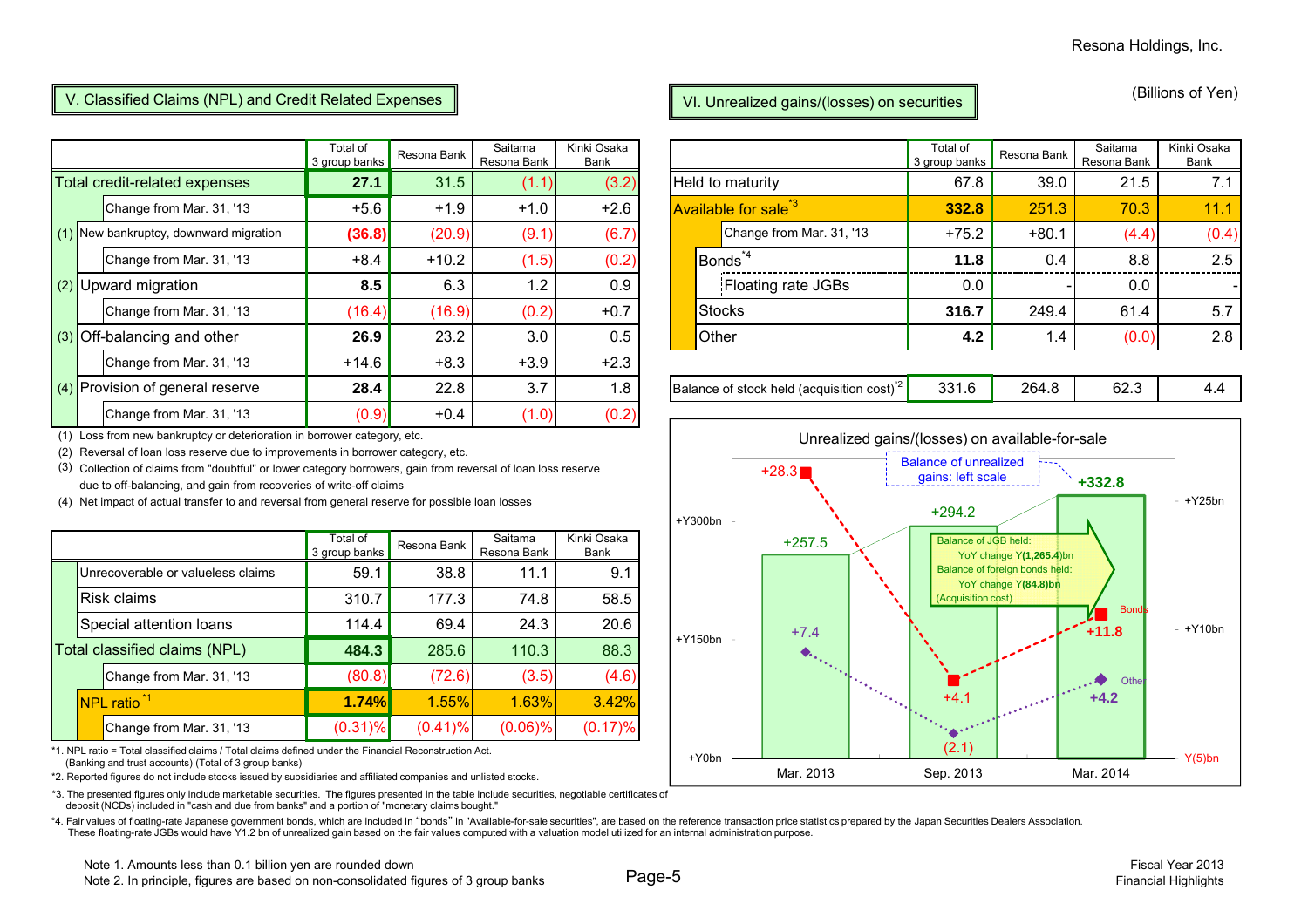Resona Holdings, Inc.

## VII. Status of Public Funds

(Billions of Yen)

|                                                                                                          |                             | Amount<br>Sep. 30, 2003<br>(1) | <b>Amount</b><br>Mar. 31, 2014<br>(2) | $(2) - (1)$                                                                                                                                                                                                                                                                        | Time of Repayment                                                                  |                                                               |                   | Outline of "Public Funds Full Repayment Plan" (Announced in May 2013)<br>and Progress to Date                                                                                                                                                                                                           |
|----------------------------------------------------------------------------------------------------------|-----------------------------|--------------------------------|---------------------------------------|------------------------------------------------------------------------------------------------------------------------------------------------------------------------------------------------------------------------------------------------------------------------------------|------------------------------------------------------------------------------------|---------------------------------------------------------------|-------------------|---------------------------------------------------------------------------------------------------------------------------------------------------------------------------------------------------------------------------------------------------------------------------------------------------------|
|                                                                                                          | Total public funds received | 3,128.0                        | 356.0                                 | (2,772.0)                                                                                                                                                                                                                                                                          |                                                                                    |                                                               | Mar. 2013         | 2nd Year   3rd Year   4th Year<br>5th Year<br>1st Year                                                                                                                                                                                                                                                  |
|                                                                                                          | <b>Preferred shares</b>     | 2,531.5                        | 356.0                                 | (2, 175.5)                                                                                                                                                                                                                                                                         |                                                                                    |                                                               |                   | (Mar. 2014) (Mar. 2015) (Mar. 2016) (Mar. 2017) (Mar. 2018)                                                                                                                                                                                                                                             |
|                                                                                                          | Early Strengthening Act     | 868.0                          | 160.0                                 | (708.0)                                                                                                                                                                                                                                                                            |                                                                                    |                                                               | <b>Total</b>      | Repayment of Y32.0 bn through<br>the special preferred dividend<br>Repayment                                                                                                                                                                                                                            |
|                                                                                                          | Class B                     | 408.0                          | $\overline{\phantom{0}}$              |                                                                                                                                                                                                                                                                                    | $(408.0)$ Fully repaid in Mar. '09                                                 |                                                               | 871.6             | in FY2013<br>32.0                                                                                                                                                                                                                                                                                       |
|                                                                                                          | Class C                     | 60.0                           | 60.0                                  |                                                                                                                                                                                                                                                                                    |                                                                                    |                                                               |                   | Repayment<br>Full:<br>32.0<br>रेepayment                                                                                                                                                                                                                                                                |
|                                                                                                          | Class E                     | 300.0                          | $\overline{\phantom{0}}$              |                                                                                                                                                                                                                                                                                    | (300.0) Fully repaid in Mar. '09                                                   | Early<br>Strengthening                                        | 160.0             | Repayment<br>32.0                                                                                                                                                                                                                                                                                       |
|                                                                                                          | Class F                     | 100.0                          | 100.0                                 |                                                                                                                                                                                                                                                                                    |                                                                                    | Act                                                           |                   | 128.0<br>Repayment                                                                                                                                                                                                                                                                                      |
|                                                                                                          | Deposit Insurance Act       | 1,663.5                        | 196.0                                 | (1,467.5)                                                                                                                                                                                                                                                                          |                                                                                    | <b>Preferred Stock</b>                                        |                   | 96.0<br>32.0<br>64.0<br>Repayment                                                                                                                                                                                                                                                                       |
|                                                                                                          | Class 1                     | 550.0                          | $\overline{\phantom{0}}$              |                                                                                                                                                                                                                                                                                    | (550.0) Fully repaid in Mar. '11                                                   |                                                               |                   | 32.0<br>32.0                                                                                                                                                                                                                                                                                            |
|                                                                                                          | Class 2                     | 563.5                          | $\overline{\phantom{0}}$              |                                                                                                                                                                                                                                                                                    | $(563.5)$ Fully repaid in Mar. '11                                                 |                                                               |                   |                                                                                                                                                                                                                                                                                                         |
| Class 3                                                                                                  |                             | 550.0                          | 196.0                                 | (354.0)                                                                                                                                                                                                                                                                            | Repaid in Feb. '14 and<br>another time                                             |                                                               |                   | The remaining shares will be<br>repurchased and cancelled by the<br>196.0                                                                                                                                                                                                                               |
| Subordinated debts<br><b>Financial Function</b>                                                          | 300.0                       | $\overline{\phantom{0}}$       | (300.0)                               |                                                                                                                                                                                                                                                                                    |                                                                                    |                                                               | end of March 2018 |                                                                                                                                                                                                                                                                                                         |
| <b>Stabilization Act</b>                                                                                 |                             | 200.0                          | -                                     |                                                                                                                                                                                                                                                                                    | (200.0) Fully repaid in Oct. '05                                                   | <b>Deposit</b>                                                |                   |                                                                                                                                                                                                                                                                                                         |
|                                                                                                          | Early Strengthening Act     | 100.0                          | —                                     |                                                                                                                                                                                                                                                                                    | $(100.0)$ Fully repaid in Mar. '09                                                 | <b>Insurance Act</b>                                          | 450.0             |                                                                                                                                                                                                                                                                                                         |
|                                                                                                          | Common shares               | 296.4                          | —                                     |                                                                                                                                                                                                                                                                                    | (296.4) Fully repaid in Feb. '14                                                   | <b>Preferred Stock</b>                                        |                   | FY2013 Total amount of repayment Y515.6                                                                                                                                                                                                                                                                 |
| 3,128.0<br>868.0                                                                                         |                             |                                |                                       |                                                                                                                                                                                                                                                                                    | <b>Early Strengthening Act</b><br><b>Preferred Stock:</b><br>Y128.0 bn (Jun. 2014) |                                                               |                   | Deposit Insurance Act Preferred Stock<br><b>Feb. 2014</b><br>Y254.0bn (Based on injected amount) Repayment<br>(Total repurchase amount 298,094,400,000 yen)                                                                                                                                             |
| Almost one tenth of<br>the peak amount<br>1,663.5<br>871.6<br>160.0<br>450.0<br>296.4                    |                             | 356.0                          | 324.0                                 | □ Repayment of Y32.0 bn each year<br>shall be implemented through the<br>special preferred dividend from<br>FY2013<br><b>Deposit Insurance Act</b><br><b>Preferred Stock:</b><br><b>Y196.0 bn</b><br>$\Box$ The remaining portion is planned<br>to be repaid by March 2018 through |                                                                                    | <b>Deposit</b><br><b>Insurance Act</b><br><b>Common Stock</b> | 261.6             | Deposit Insurance Act Common Stock:<br><b>Full Repayment</b><br><b>Jul. 2013</b><br>Y99.2 bn (Based on injected amount) Repayment<br>(Total repurchase amount 99,999,950,400 yen)<br><b>Feb. 2014</b><br>Y162.4 bn (Based on injected amount) Repayment<br>Of which, Y36.4 bn Acquisition of own shares |
| 160.0<br>128.0<br>Sub<br>Debt 300.<br>261.6<br>196.0<br>Jun. 2014<br>Sep. 2003<br>Mar. 2013<br>Mar. 2014 |                             |                                |                                       |                                                                                                                                                                                                                                                                                    | repurchase and cancellation                                                        |                                                               |                   | (Total repurchase amount 36,432,396,000 yen)<br><u>.</u>                                                                                                                                                                                                                                                |

(Plan)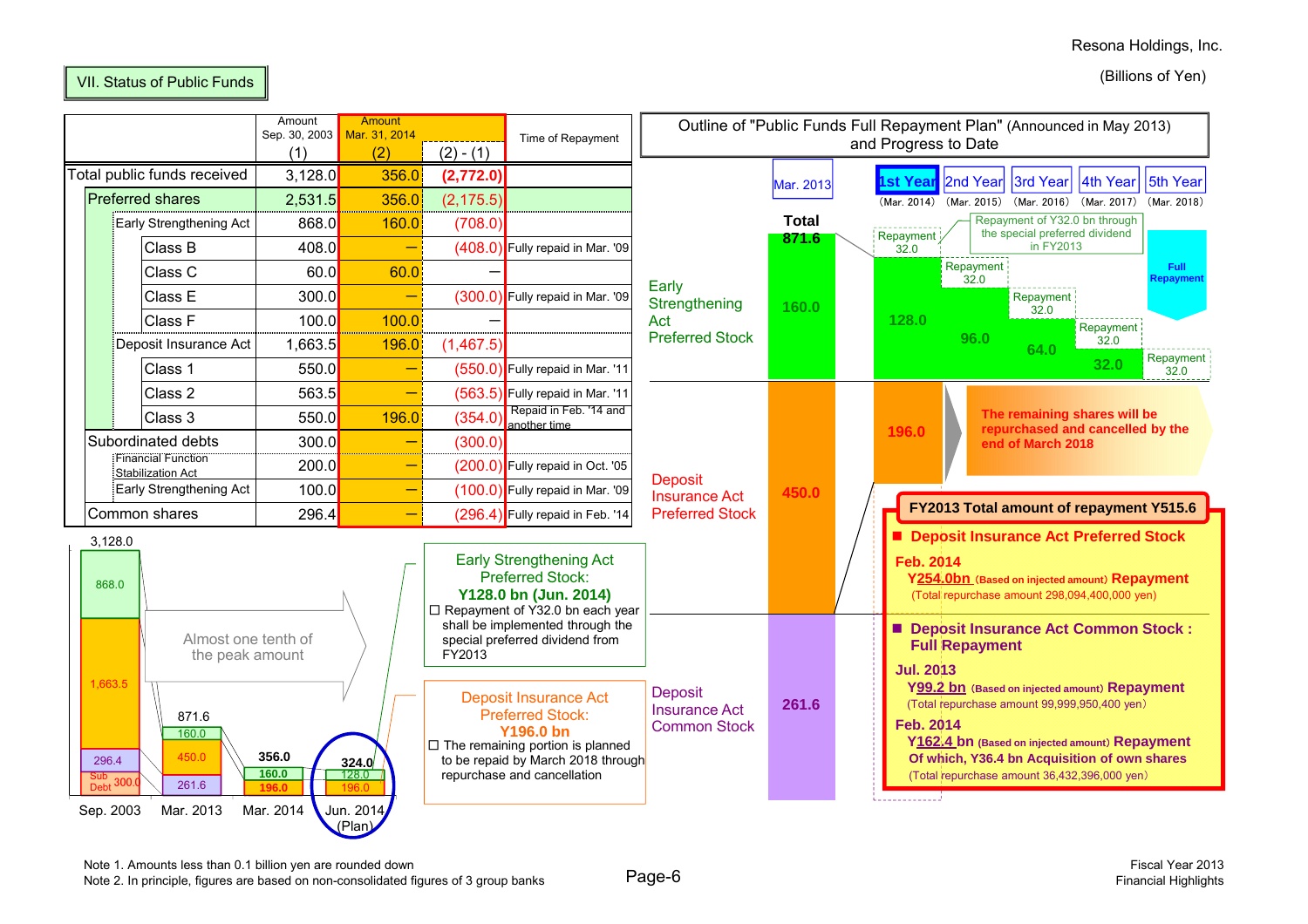(Billions of Yen)



\*1. Capital adequacy ratio is calculated in accordance with the Notification on Capital Adequacy.

\*2. Resona Group is subject to the Japanese domestic standard and adopted the Basel 3 from Mar. 31, 2014. Total qualifying capital as of Mar. 31, 2014 is based on the core capital defined under the Basel 3.

\*3. For the methodology to calculate the credit risk-weighted assets, Resona Holdings, Resona Bank and Saitama Resona Bank started adopting the A-IRB approach effectively from Mar. 31, 2014, instead of the F-IRB approach formerly utilized.